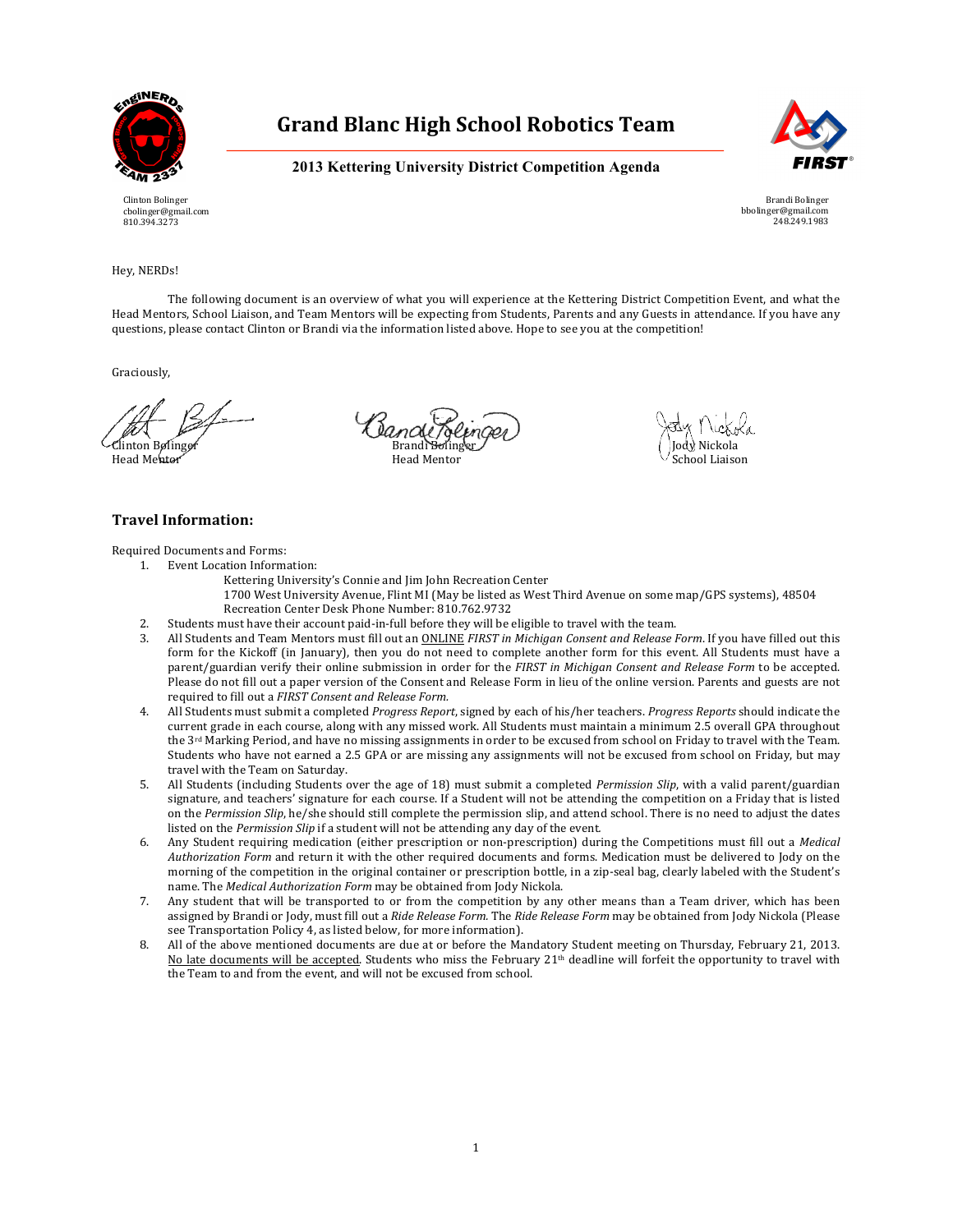



**2013 Kettering University District Competition Agenda**

Clinton Bolinger cbolinger@gmail.com 810.394.3273

Brandi Bolinger bbolinger@gmail.com 248.249.1983

### Meal Information:

- 1. Students, Team Mentors, and family should eat at home prior to travel (if desired). The Team WILL NOT stop for meals or snacks on the way to the events.
- 2. The cost for Students' meals is included in the pre-paid Team fee (Group meals will be provided by the assigned families; including a snack on Thursday, lunch on Friday, and lunch on Saturday. Meal Schedule is available on the Team calendar).
- 3. Funds for snacks, additional food, or meals larger than the allotted expense must be provided by individual families at their own expense, and at the discretion of parents/guardians. Team Mentors will NOT lend money to Students.
- 4. Any family or friends attending the competition must plan and pay for their own meals.
- 5. Students should eat prior to travel on the Thursday portion of the competition. Dinner is not provided.
- 6. There will be a Team Dinner on the Saturday after each competition. The cost for students' Saturday dinner is included in his/her team fees (up to \$20). Friends and family are welcome to attend (space permitting), but must pay their own meal fees and gratuity. The Team will make reservations at a restaurant in the area around the competition venue. Information regarding these dinners will be made available as soon as arrangements are finalized.

#### Uniform Guidelines:

- 1. Students and Team Mentors should wear the Team shirts provided. Shirts should be professional in appearance (ironed or wrinkle-free), and clean. A long-sleeve shirt may be worn underneath, or Students and Team Mentors may wear a Team sweatshirt or jacket as an outer layer.
- 2. To ensure a uniform Team appearance, please use the following schedule: *Thursday*: Red T-shirt *Friday*: Black T-shirt *Saturday*: Black "Mechanic" Shirt
- 3. Students and Team Mentors should wear appropriately styled blue jeans or shorts or appropriate length skirt (with tights or leggings) that is professional in appearance, without holes or tears, and a belt where necessary. NOTE: Team sweatpants or track pants may ONLY be worn on Thursday. Non-Team issued Sweatpants or athletic wear bottoms should NOT be worn to competition on any day.
- 4. Students and Mentors should be neatly groomed and professional in appearance.
- 5. Students, Team Mentors, and any guests in attendance must wear closed-toe tennis shoes or boots in the Pit Area.
- 6. Students and Team Mentors are responsible for bringing his/her own safety glasses to and from the competition. Students and Team Mentors who do not bring his/her own safety glasses to the competition will NOT be permitted to borrow Safety glasses from the Team, and thus will not be allowed in the pit area.
- 7. Safety Glasses will be available for guests in attendance to borrow, but must be returned after use.
- 8. While in the Pit Area, all Students, Team Mentors and Guests in attendance may not wear loose or baggy clothing, dangling jewelry, or other items that may cause a safety hazard. Long hair must be pulled back into a ponytail or braid that does not present a safety hazard.

#### Transportation and Attendance Policies:

- 1. All Students will be assigned a vehicle, which will be driven by an approved Team Mentor or Team Parent. Students may not switch vehicles without permission from Brandi AND Jody.
- 2. If a Student is not in their assigned vehicle by the designated time, the Team will leave without him/her. The Team will not turn around to pick up Students or wait for late-comers.
- 3. No Student may drive himself or herself or any other Student to or from this event. No exceptions.
- 4. Parents, friends, or other family members may not transport any Student (including their own student) without written permission from a Head Mentor and School Liaison. If a Student will be transported by a person other than their assigned driver, a release form must be completed. (For example, if a family is attending the Kettering District Competition Event on any day – even Saturday – and wishes to transport a Student, the aforementioned Student must be released from the supervision of the Team, via a written consent form, the *Ride Release Form*.) The Team must receive a release form for each Student, signed by his/her parent/guardian, for each leg of transportation in which he/she will not be transported by the Team. Please see Jody Nickola for a release form. Forms should be completed prior to the mandatory student meeting.
- 5. Students leaving the competition early must check out with Brandi AND Jody before they leave. Failure to do so will result in disciplinary action, up to and including, but not limited to suspension from further competitions.
- 6. Students requiring transportation to his/her home after the competition should have a ride waiting for him/her in the designated parking lot at the designated drop-off time. Parents may transport other Students after drop-off without a written release form, so long as permission has been granted by the Students' parents.
- 7. Any family or friends wishing to drive to competitions may do so at their own expense.
- 8. The team will not be responsible for the refund of any travel expenses (up to and including, but not limited to: transportation costs, meals, hotel accommodations or any other costs) of those Students who leave the competition early, arrive to the competition late, or do not attend the competition.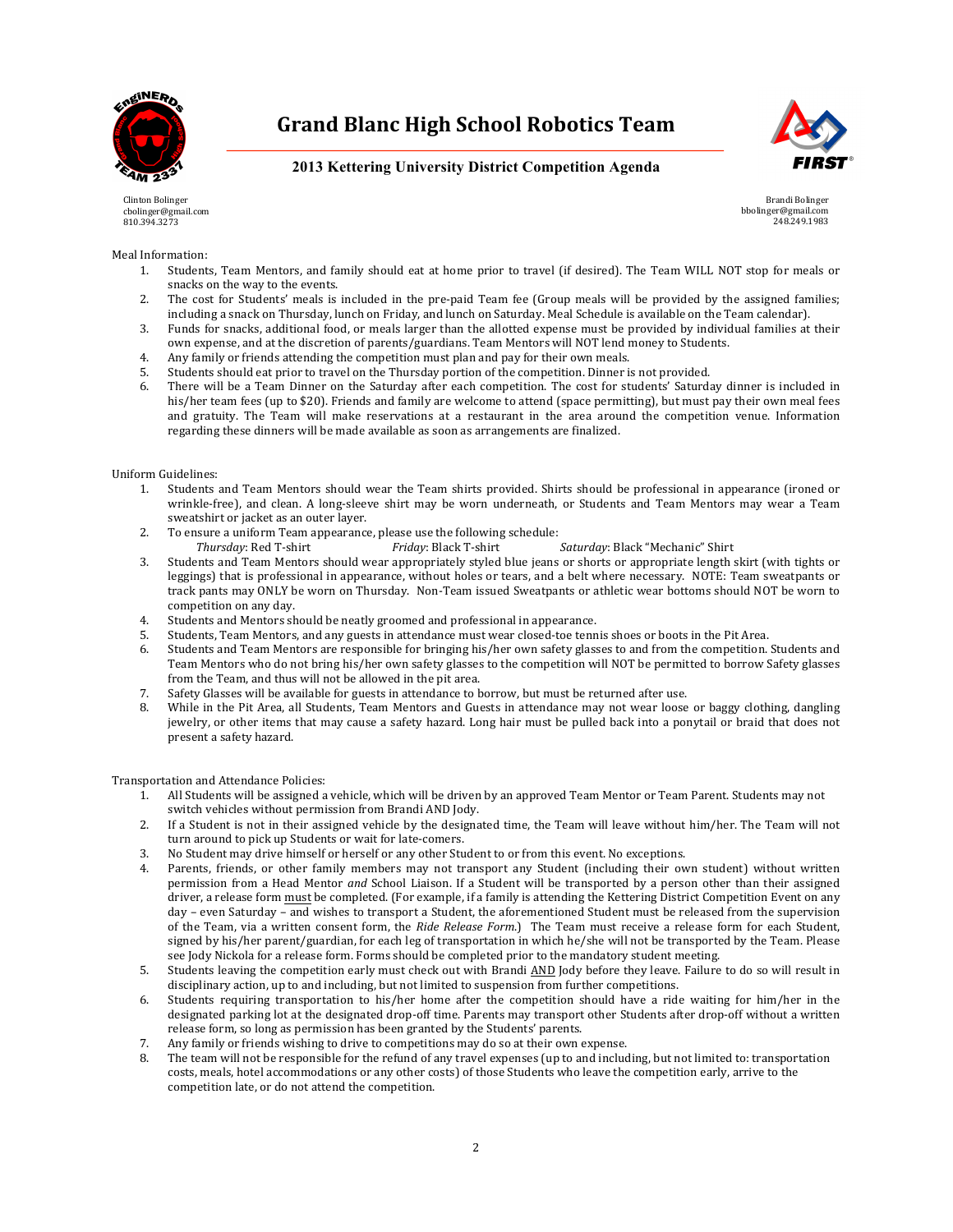



**2013 Kettering University District Competition Agenda**

Clinton Bolinger cbolinger@gmail.com 810.394.3273

Brandi Bolinger bbolinger@gmail.com 248.249.1983

Behavior Expectations:

- 1. Any Student who does not attend the competition on Friday MUST attend school! Attendance will be verified.
- 2. Students are expected to be on their best behavior while traveling with the Team, and must adhere to the Team Member Basic Conduct Guidelines and Team Member Expectations at all times. Per these agreements, any behavior or action(s) deemed inappropriate or detrimental to the Team (at the discretion of Head Mentors and/or School Liaison), will result in the Student's immediate dismissal from the competition. The Team will not be responsible for transporting this Student home; they must be picked up by their parents. The Team will NOT cover any cost to send a Student home due to inappropriate behavior, and will not refund any costs associated with missed Team activities.
- 3. Parents, friends and family in attendance are also expected to behave in a manner that reflects Gracious Professionalism and represents Team 2337, Grand Blanc High School, and Team 2337's sponsors in a positive way. Any guests behaving inappropriately may be asked to leave.
- 4. Devices that use Headphones, Earbuds, etc. will not be allowed in the pit area or on the Field, due to safety hazards.
- 5. Personal and/or valuable items (e.g. laptops, etc.) should be left at home during the competition. The Team is not responsible for these items, should they be lost or stolen. Large bags and backpacks should not be brought to the competition site, as seating is limited.
- 6. Students will be expected to keep the area around the Team's bleacher section clean and organized. Jackets should be neatly stacked, and all trash should be properly disposed of.
- 7. Students may not go outside of the competition venue (including into the parking lot) without permission from Clinton, Brandi or Jody, and must be accompanied by an adult Mentor or parent when exiting the building.
- 8. Each morning as they check-in with Brandi, students will receive a schedule of Team responsibilities. Each student is responsible for ensuring that he/she is *on time or early* to his/her assigned location, and that each of his/her individual assigned tasks are completed.
- 9. Students must use the "buddy system" at all times. Students not using the "buddy system" will receive one warning from Jody and/or Brandi, and on the second offense the students' parents will be called and the student will be sent home.
- 10. Running is not permitted anywhere inside the event facility. Students who are seen running will receive one warning. Any additional instances of running will cause the student to be placed with a mentor at all times.
- 11. Students should maintain a professional, respectful relationship among their peers. Inappropriate behavior such as horseplay, unnecessary physical contact, public displays of affection, cruel or inappropriate comments, inappropriate language and intentionally irresponsible behavior will not be tolerated.

Other Considerations:

- 1. The venues for most District Competitions will be equipped with Bleacher-style seating. Patrons may bring cushions or stadium chairs to supplement the hard surface. The Team will not be responsible for any such items.
- 2. Photography and videography are permitted and encouraged.
- 3. Any guest under the age of 12 must be accompanied by an adult while in the Pit Area.
- 4. Venues tend to be very hot or very chilly during competitions. Please take into consideration any provisions that may need to be made for your personal comfort.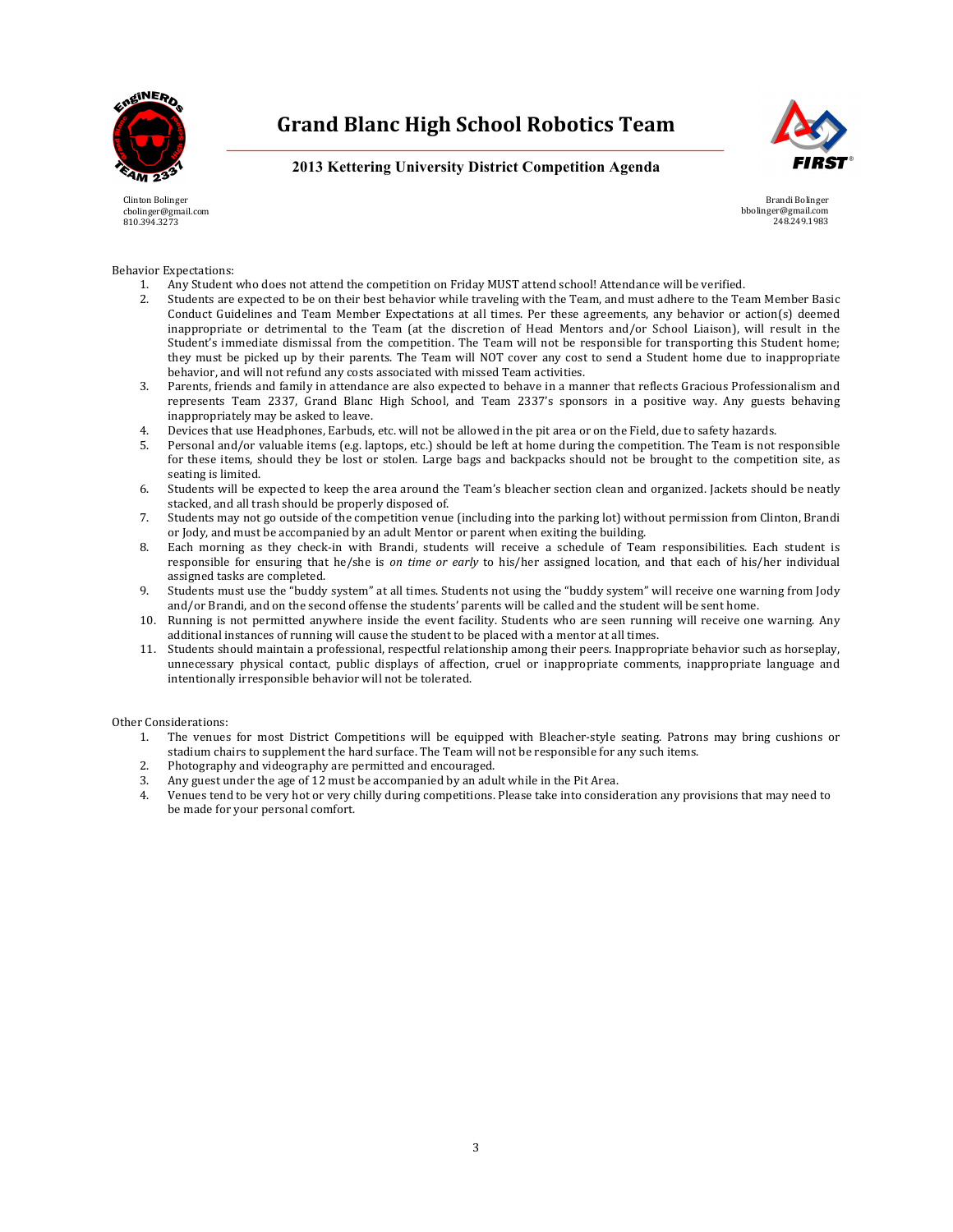



**2013 Kettering University District Competition Agenda**

Clinton Bolinger cbolinger@gmail.com 810.394.3273

Brandi Bolinger bbolinger@gmail.com 248.249.1983

## **Tentative Schedule of Events – Wednesday, February 27, 2013** *–RECOMMENDED*

| Time               | <b>Description</b>                                                          |
|--------------------|-----------------------------------------------------------------------------|
| 4:00 <sub>pm</sub> | Meet at Kettering University for field set-up – pizza & pop dinner provided |
| $\alpha$ :00nm*    | p Complete (students should be picked up from Kettering)<br>Set-Up          |

## Tentative Schedule of Events - Thursday, February 28, 2013

| Time                               | <b>Description</b>                                                                     |
|------------------------------------|----------------------------------------------------------------------------------------|
| $4:15$ pm                          | Meet at Premier Tooling Systems, students check-in and move to their assigned vehicles |
| 4:30 <sub>pm</sub>                 | Depart for Kettering University                                                        |
| $5:00 \text{pm} - 10:00 \text{pm}$ | Arrive at Kettering University, complete registration, Robot inspection, etc.          |
| 6:30 <sub>pm</sub>                 | Hearty Snack served                                                                    |
| $10:00 \text{pm}$                  | Depart for Premier Tooling Systems                                                     |
| $10:30$ pm*                        | Arrive at Premier Tooling Systems, Students should be picked up                        |

## **Tentative Schedule of Events – Friday, March 1, 2013**

| Time                              | <b>Description</b>                                                                               |
|-----------------------------------|--------------------------------------------------------------------------------------------------|
| 7:15am                            | Meet in northwestern corner of GBHS West Campus parking lot, students check-in and move to their |
|                                   | assigned vehicles                                                                                |
| 7:30am                            | Depart for Kettering University, Flint, MI                                                       |
| $8:00am*$                         | Arrive at Kettering University, Flint, MI, gain seating section in venue                         |
| 8:00am                            | Pits and Machine Shop Open                                                                       |
| 10:30am                           | <b>Opening Ceremonies</b>                                                                        |
| $11:00am - 1:00pm$                | <b>Seeding Matches</b>                                                                           |
| $1:00 \text{pm} - 2:00 \text{pm}$ | Lunch Break                                                                                      |
| $2:00 \text{pm} - 7:00 \text{pm}$ | <b>Seeding Matches</b>                                                                           |
| $8:00 \text{pm}^{**}$             | Pit Area Closes, Depart Kettering University                                                     |
| $8:30 \text{pm}^*$                | Arrive at GBHS West Campus parking lot, Students should be picked up                             |

## Tentative Schedule of Events - Saturday, March 2, 2013

| Time                              | <b>Description</b>                                                                               |
|-----------------------------------|--------------------------------------------------------------------------------------------------|
| 7:15am                            | Meet in northwestern corner of GBHS West Campus parking lot, students check-in and move to their |
|                                   | assigned vehicles                                                                                |
| 7:30am                            | Depart for Kettering University, Flint, MI                                                       |
| 8:00am                            | Arrive at Kettering University, Pits and Machine Shop Open                                       |
| 9:00am                            | <b>Opening Ceremonies</b>                                                                        |
| $9:00am - 12:30pm$                | <b>Seeding Matches</b>                                                                           |
| 12:30pm                           | <b>Alliance Selections</b>                                                                       |
| $1:00 \text{pm} - 2:00 \text{pm}$ | Lunch Served (provided for Students and Mentors)                                                 |
| $2:00 \text{pm} - 5:00 \text{pm}$ | <b>Elimination Matches</b>                                                                       |
| 5:00 <sub>pm</sub>                | Awards Ceremony                                                                                  |
| $6:00 \text{pm}^{**}$             | Pack Robot and Pit Materials                                                                     |
| $6:00-8:00$ pm*                   | Assist with field tear-down                                                                      |
| $8:30$ pm*                        | Team Dinner - Location TBD                                                                       |
| $10:00 \text{pm*}$                | Arrive in GBHS West parking lot, Students should be picked up                                    |

*\* Times are most subject to change*

\*\* Pit area closes at scheduled time or one hour after the last match, whichever is later